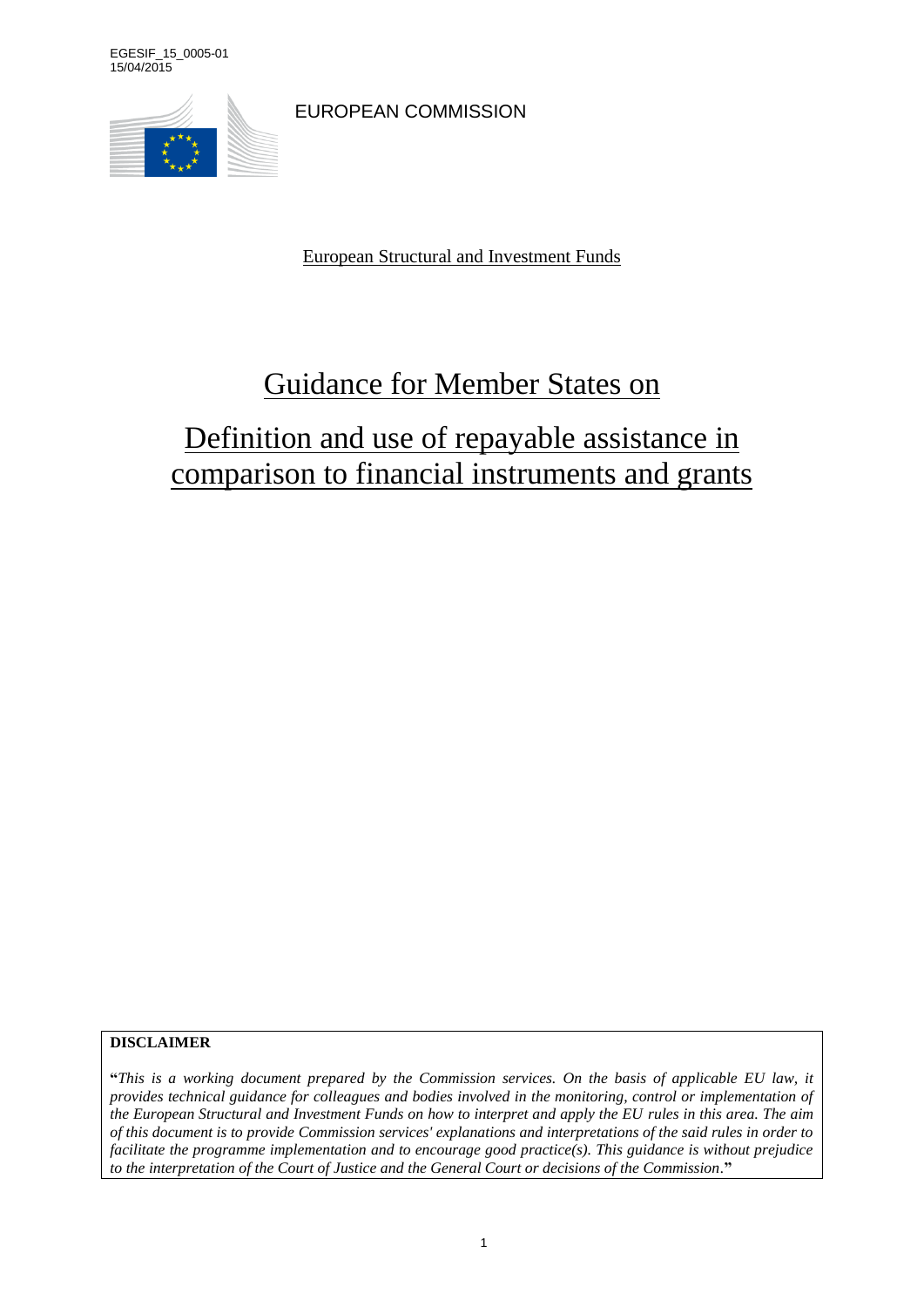## **1. BACKGROUND**

### **1.1. Regulatory references**

| <b>Regulation</b>                   | <b>Articles</b>                                       |
|-------------------------------------|-------------------------------------------------------|
| Reg. (EU) $N^{\circ}$ 1303/2013     | For the EAFRD, EMFF, ERDF, ESF and CF                 |
| <b>Common Provisions Regulation</b> | Article 66 – Forms of support                         |
| (hereafter CPR)                     | Article 67 – Forms of grants and repayable assistance |
| Reg. (EU, EURATOM)                  | Article 2 - Definitions                               |
| $N^{\circ}$ 966/2012                |                                                       |
| <b>Financial Regulation</b>         |                                                       |
| (hereafter FR)                      |                                                       |

## **1.2. Purpose of the guidance**

The different forms of support provided for ESI Funds are listed in Article 66 CPR and include grants, repayable assistance and financial instruments (FIs). Yet, the CPR does not provide a definition for repayable assistance.

It appears useful to identify the scope of repayable assistance by reference to the scope of other forms of support foreseen in the CPR.

Specific attention is paid in this guidance to a differentiation between loans and repayable assistance. FIs providing other forms of support than loans, i.e. equity investments, guarantees or risk sharing instruments are usually not subject to a repayment mechanism.

#### **2. RULES AND CONDITIONS FOR THE APPLICATION OF REPAYABLE ASSISTANCE UNDER THE CPR**

## **2.1. Definition and scope of repayable assistance**

Article 66 CPR lists four different forms of support from ESI Funds: grants, prizes, repayable assistance and FIs. The legislator thereby differentiates repayable assistance as such from grants, prizes and FIs.

Articles 67 to 69 CPR apply to both grants and repayable assistance. The fact that grants and repayable assistance are dealt with by the same provisions and subject to the same rules means that the nature of both forms of support may be considered similar. The main difference with grants lies in the repayable character of the repayable assistance as opposed to the non-reimbursable character of a grant.

FIs are defined in Article 2(11) CPR by reference to the Financial Regulation. Article 2(p) FR defines FIs as instruments "*[…] that may take the form of equity or quasi equity investments, loans or guarantees, or other risk sharing instruments [...]*". Definitions of loan, guarantee, equity investment, quasi-equity investment, and risk-sharing instrument are provided in paragraphs (k) to (o) of the same Article.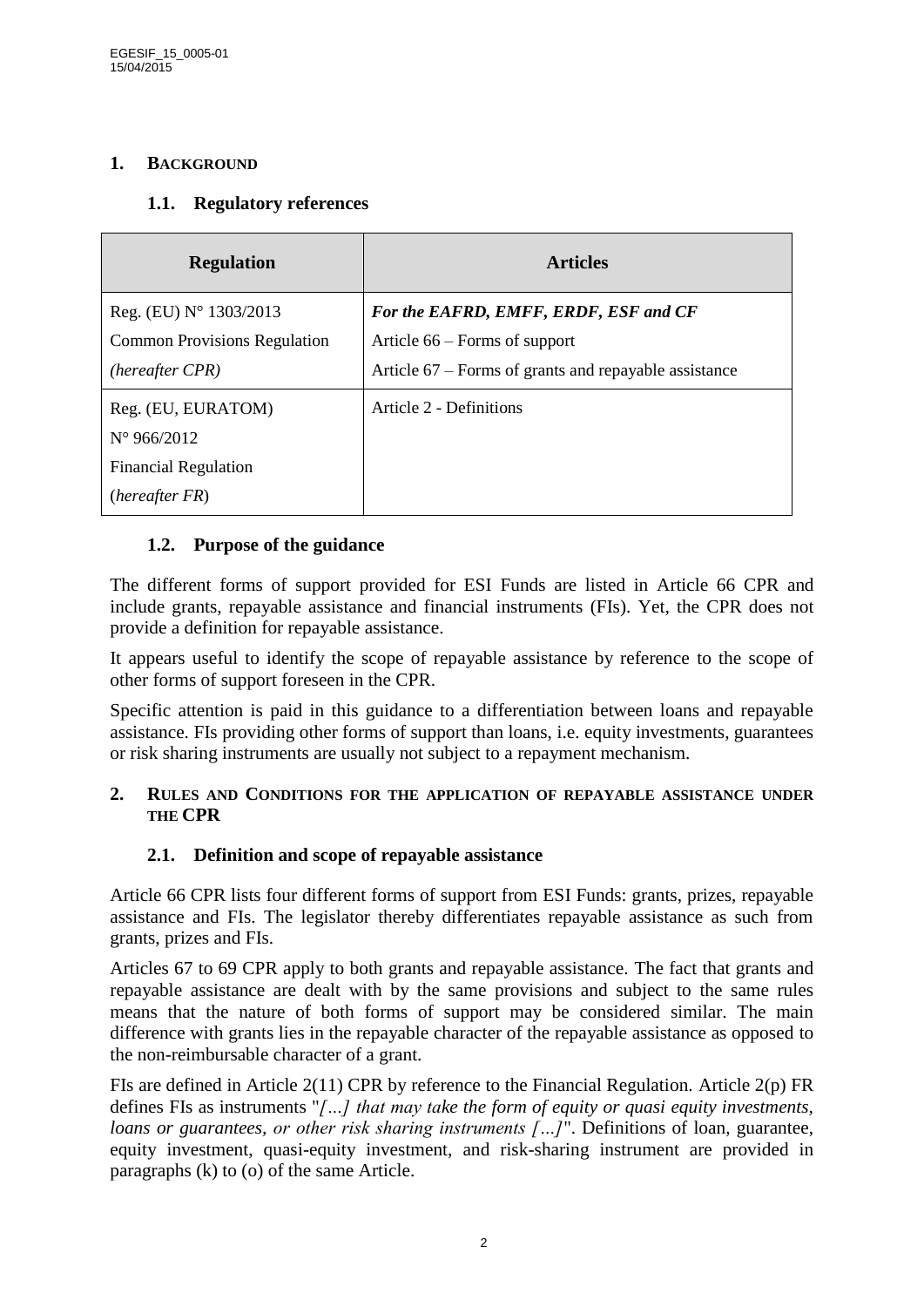As repayable assistance is subject to different rules than FIs, ESIF programme support to operations implemented via repayable assistance may **not include** the same types of support as those specified in the definitions relating to FIs, defined in the CPR by reference to the Financial Regulation, notably loans.

Article 2(k) FR defines loan as an agreement, which obliges the lender to make available to the borrower an agreed sum of money for an agreed period of time under which the borrower is obliged to repay that amount within the time agreed. The amount to be repaid and the time for repayment are, thus, not to be linked to implementation conditions in the context of a loan. If the amount to be repaid or the duration changes, the loan agreement is to be modified. A loan agreement does not address the possibility to transform automatically part of the loan into a grant if certain implementation conditions are met. The support granted via repayable assistance is subject to implementation conditions that are linked to repayment obligations. Financial products containing an unconditional obligation to repay with a clear timing of repayment should not be treated as repayable assistance.

On the basis of the above, if the form of support to operations to be implemented does not fall within the definition and scope of FIs as defined in the CPR by reference to the Financial Regulation, but includes conditions governing the repayment, it should be considered repayable assistance falling under Article 66 CPR.

A table is provided below under part three of this note, summarising the main similarities and differences with regard to the above mentioned forms of support.

Operations that may be supported by repayable assistance are operations for which it is not possible to determine in an agreement ex-ante the appropriate mix of grant and loan because it depends on implementation conditions. These may include:

- A. operations with an unpredictable outcome: ESIF programme support will need to be repaid only in case the operation succeeds. In case of failure, no repayment or no full repayment is expected; or
- B. operations with measurable policy objectives: ESIF programme support will need to be repaid in case the expected policy objectives (desired results that go beyond the project specific results but are directly linked to the project) are not achieved, or
- C. operations generating profits for which additional policy results/impact are desired: ESIF programme support takes the form of repayable support which might be partly transferred into non-repayable support subject to the achievement of certain performance indicators. Uncertainty of the extent of achievement of performance indicators implies that an appropriate mix of grant and loan cannot be defined in advance.

## **2.2. Modalities for the implementation of operations supported by repayable assistance**

# *2.2.1. The operation*

According to Article 2(9) CPR, an operation is a project, contract, action or group of projects selected by the managing authorities of the programmes concerned, or under their responsibility, that contributes to the objectives of a priority or priorities. As defined in Article 2(9) second indent CPR, as regards financial instruments, the operation consists of the financial contribution from a programme to FIs and the subsequent financial support provided by those FIs.

As rules on the FIs do not apply to repayable assistance, the definition of the operation of Article 2(9) first indent CPR applies to an operation to which support is provided via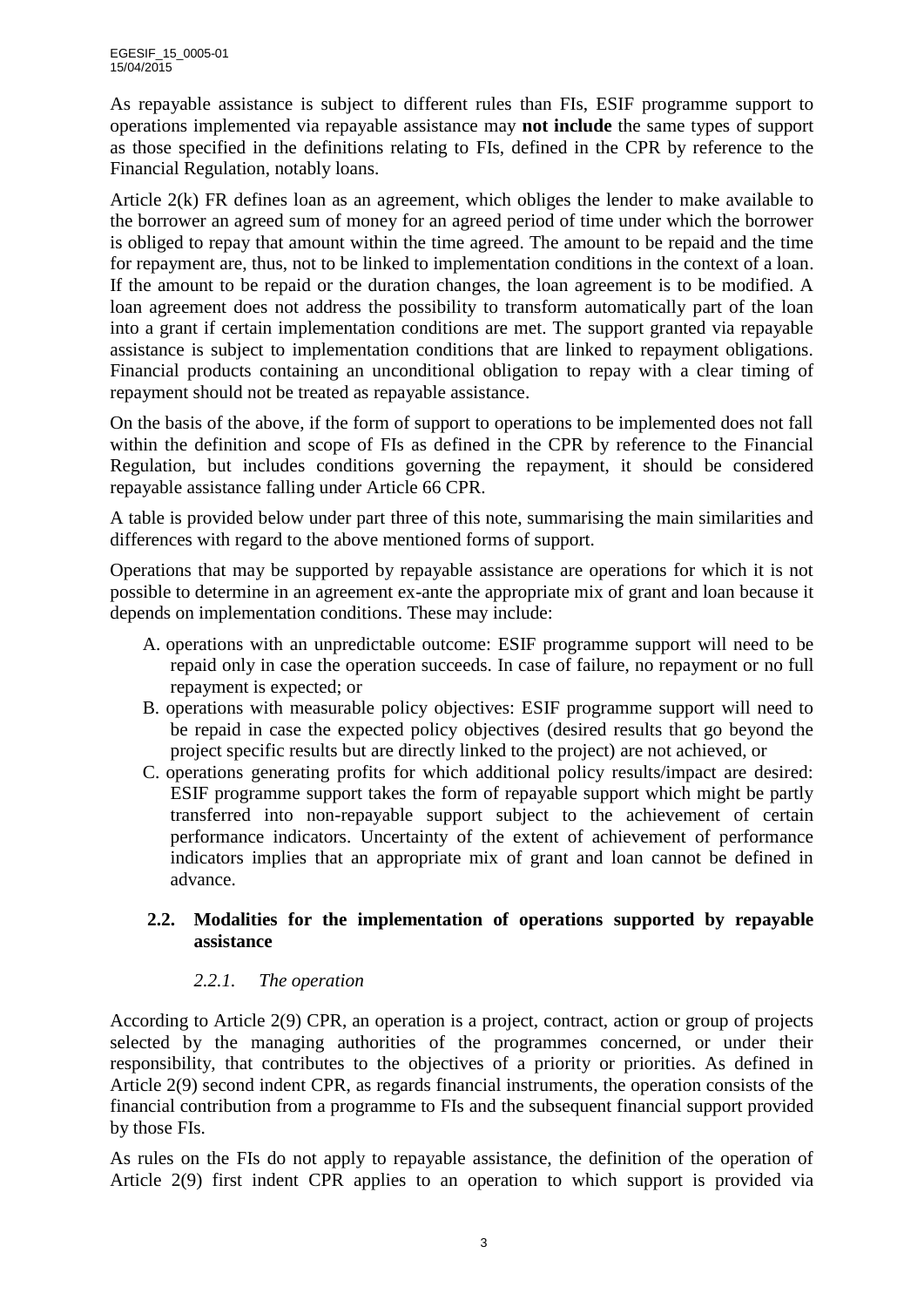repayable assistance. In this context, the operation is the concrete investment realised by the beneficiary for which it receives support.

# *2.2.2. The beneficiary*

In case of repayable assistance, the beneficiary of the operation supported by ESIF is the body responsible for initiating or initiating and implementing the operation. The definition of the beneficiary for FIs stated in Article 2(10) third indent CPR (i.e. the body which implements the FIs) is not applicable to operations to which support is provided via repayable assistance. It should also be noted that in the context of State aid rules, beneficiaries are entities which receive State aid.

# *2.2.3. The agreement providing the support via repayable assistance*

Repayable assistance should be provided on the basis of an agreement with beneficiaries clearly setting out implementation conditions, which will determine the implementation and repayment obligations.

The fulfilment of conditions could either result in repayment of the support granted or rebate on repayment. These repayments will, however, not reduce the EU support provided in the form of repayable assistance to an operation. The corresponding amounts, entered into in the accounts of the national authorities, must be reinvested for the same purpose in accordance with the objectives of the respective programme.

# *2.2.4. The eligible costs in operations supported via repayable assistance*

Eligibility of expenditure must comply with Article 65 CPR and national eligibility rules.

In line with Article 66 CPR, the managing authority must reuse the repaid support for the same purpose or in accordance with the objectives of the programme.

Repayable assistance thus allows that repayments from the beneficiary are kept at national level and reused by national authorities. This means that any repayment from the beneficiary because of the non-fulfilment of the conditions for the repayable assistance to be totally converted into a grant (conditions that are indicated in the repayable assistance agreement) (see example B) is not to be deducted from the expenditure declared to the Commission.

Eligibility of expenditure remains conditional to the compliance with the provisions of the agreement, but is an issue separate from the repayable nature of the support as such. In case the breach of the provisions of the repayable assistance agreement constitute an irregularity in the meaning of Article 2(36) CPR, a financial correction must be applied, which will trigger a reimbursement of all or part of the support received by the beneficiary and a corresponding deduction of the amounts recovered from the expenditure declared to the Commission.

Operations supported by repayable assistance are subject to the rules of Articles 61 and 65(8) CPR. Accordingly, expenditure declared for repayable assistance is to be reduced by the revenues expected to be generated or generated at the latest at closure (Article 61(6) and 65(8) CPR), except for operations subject to exceptions under Article 61(7) and (8) CPR<sup>1</sup>.

 $\overline{a}$ <sup>1</sup> Article 61(8) CPR exempts from the application of Article 61(1) to (6) CPR operations for which support under the programme constitutes (a) de minimis aid, (b) compatible State aid to SMEs, where an aid intensity or an aid amount limit is applied in relation to state aid, and (c) compatible State aid, where an individual verification of financing needs in accordance with the applicable State aid rules has been carried out.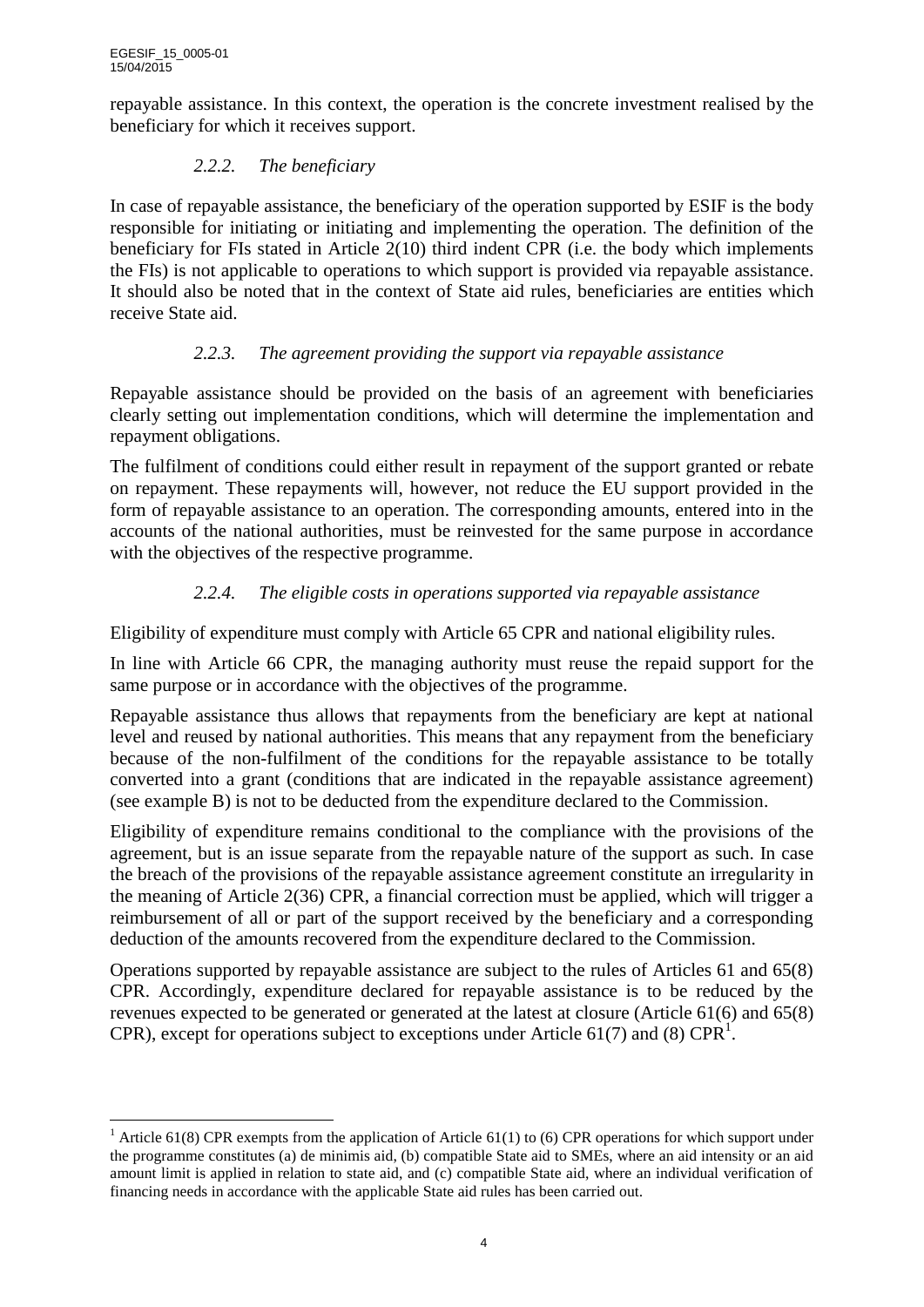Finally, eligible costs for operations receiving repayable assistance must be supported by invoices or accounting documents of equivalent probative value or evidenced by simplified cost calculations.

## *2.2.5. The monitoring of repayments*

The CPR is silent on the monitoring of repayments and at which moment the repayment is to be done, which provides certain flexibility as regards timing. The agreement granting the support needs to include precise repayment and reporting conditions.

The national authorities have to ensure compliance with the requirement of reuse of funding as set out in the second subparagraph of Article 66 CPR. Therefore they shall ensure that repayments of support given in the form of repayable assistance, including amounts repaid after closure, are reused for the same purpose or in accordance with the objectives of the programme.

## *2.2.6. Durability, availability of documents*

As regards durability of operations and availability of documents, Articles 71 and 140 CPR<sup>2</sup> apply. This means in case the investment financed by repayable assistance does not comply with the durability requirements, the corresponding ESIF contribution must be recovered by the Member State in proportion to the period for which the requirements have not been fulfilled and cannot be reused for the same purpose in another project. The provisions of Article 140 CPR on the availability of documents apply to the investments financed by repayable assistance and the reuse of funds.

| <b>CRITERIA</b>                  | <b>LOAN FUNDS</b>                                                                                                                               | <b>GRANTS</b>  | <b>REPAYABLE</b><br><b>ASSISTANCE</b>                                                                                                                                           |
|----------------------------------|-------------------------------------------------------------------------------------------------------------------------------------------------|----------------|---------------------------------------------------------------------------------------------------------------------------------------------------------------------------------|
| REPAYMENT <sup>3</sup>           | unconditional full<br>repayment<br>The repayment will not<br>reduce the amount of<br>eligible expenditure<br>declared under<br>the<br>operation | no repayment   | repayment according<br>to the conditions<br>formulated in the<br>repayable assistance<br>agreement<br>The<br>repayment will<br>not reduce the amount<br>of eligible expenditure |
| <b>CAPITAL</b><br><b>REBATES</b> | not applicable                                                                                                                                  | not applicable | possible for part or the<br>full amount of the<br>repayable assistance.<br>See example C                                                                                        |

### **3. COMPARATIVE TABLE SHOWING MAIN CHARACTERISTICS OF GRANTS, REPAYABLE ASSISTANCE AND FINANCIAL INSTRUMENTS (LOANS)**

 $\overline{a}$ 

<sup>&</sup>lt;sup>2</sup> The corresponding article, which is applicable to the EAFRD, is Article 49 of Regulation (EU) No 1306/2013

<sup>&</sup>lt;sup>3</sup> Beyond repayments due to financial corrections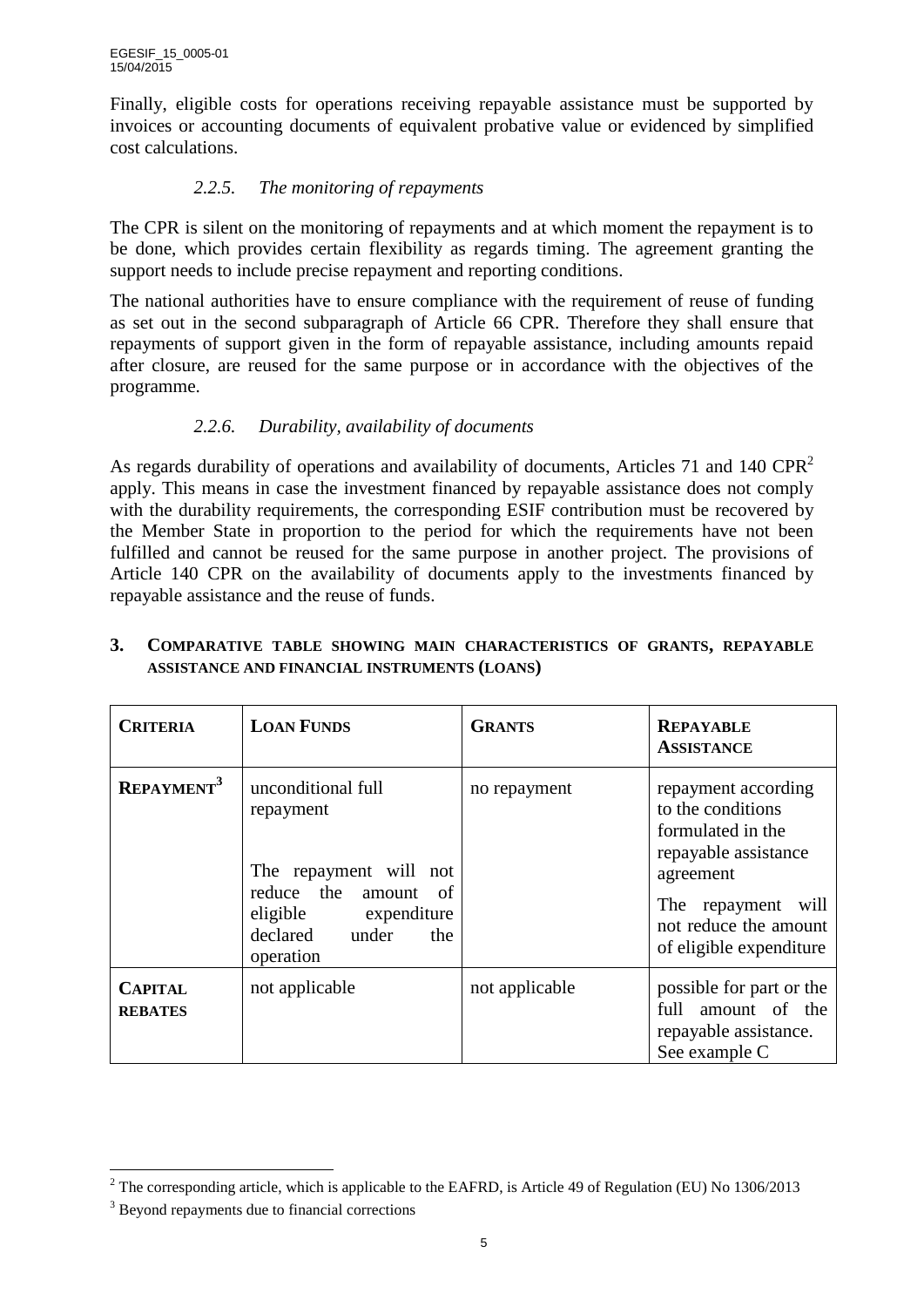| <b>CRITERIA</b>                                                                | <b>LOAN FUNDS</b>                                                                                                                                                                | <b>GRANTS</b>                                                                                                                                                                                                                                                                                    | <b>REPAYABLE</b><br><b>ASSISTANCE</b>                                                                                                                              |
|--------------------------------------------------------------------------------|----------------------------------------------------------------------------------------------------------------------------------------------------------------------------------|--------------------------------------------------------------------------------------------------------------------------------------------------------------------------------------------------------------------------------------------------------------------------------------------------|--------------------------------------------------------------------------------------------------------------------------------------------------------------------|
| <b>INTEREST</b>                                                                | according to the loan<br>agreement                                                                                                                                               | not applicable                                                                                                                                                                                                                                                                                   | not applicable4                                                                                                                                                    |
| <b>PAYMENT</b><br><b>DECLARATION</b>                                           | declared<br>payments<br>following the set-up of<br>the fund in tranches<br>according to Art. 41 CPR<br>and confirmed eligible at<br>according<br>closure<br>to<br>Article 42 CPR | reimbursement<br>of<br>eligible<br>actually<br>costs<br>incurred<br>and<br>paid<br>together with,<br>where<br>applicable, contributions<br>in kind and depreciations<br>or by simplified costs on<br>the basis of Article 67<br><b>CPR</b>                                                       | idem grants                                                                                                                                                        |
| <b>BENEFICIARY</b>                                                             | The Managing authority,<br>body<br>which<br>the<br>implements the fund of<br>funds or<br>the FI,<br>as<br>appropriate                                                            | either the public or<br>private body responsible<br>for initiating or initiating<br>and implementing<br>the<br>operation<br>(i.e.<br>the<br>enterprise or other entity<br>receiving support), or, in<br>case of an operation<br>benefiting from state aid,<br>the body which receives<br>the aid | idem grants                                                                                                                                                        |
| <b>RULES ON THE</b><br><b>DEDUCTION</b><br>OF<br><b>NET</b><br><b>REVENUES</b> | not applicable                                                                                                                                                                   | applicable in accordance<br>with Articles 61<br>and<br>65(8) CPR                                                                                                                                                                                                                                 | applicable<br>in<br>accordance<br>with<br>Articles 61<br>and<br>$65(8)$ point c) CPR<br>(for<br>operations<br>subject to partial<br>repayment<br>obligations only) |
| <b>OPERATION</b>                                                               | financial<br>contributions<br>from a programme to FIs<br>subsequent<br>the<br>and<br>financial<br>support<br>provided by those FIs                                               | project, contract, action<br>of projects<br>group<br><sub>or</sub><br>selected by the managing<br>authorities<br>of<br>the<br>concerned,<br>programmes<br>under<br>their<br>$\alpha$<br>responsibility<br>that<br>contributes<br>the<br>to<br>objectives of a priority or<br>priorities          | idem grants                                                                                                                                                        |

 $\overline{4}$ <sup>4</sup> Except if repayable assistance is a form of support envisaged in the State aid provisions (i.e. state aid framework for Research and Development Investments)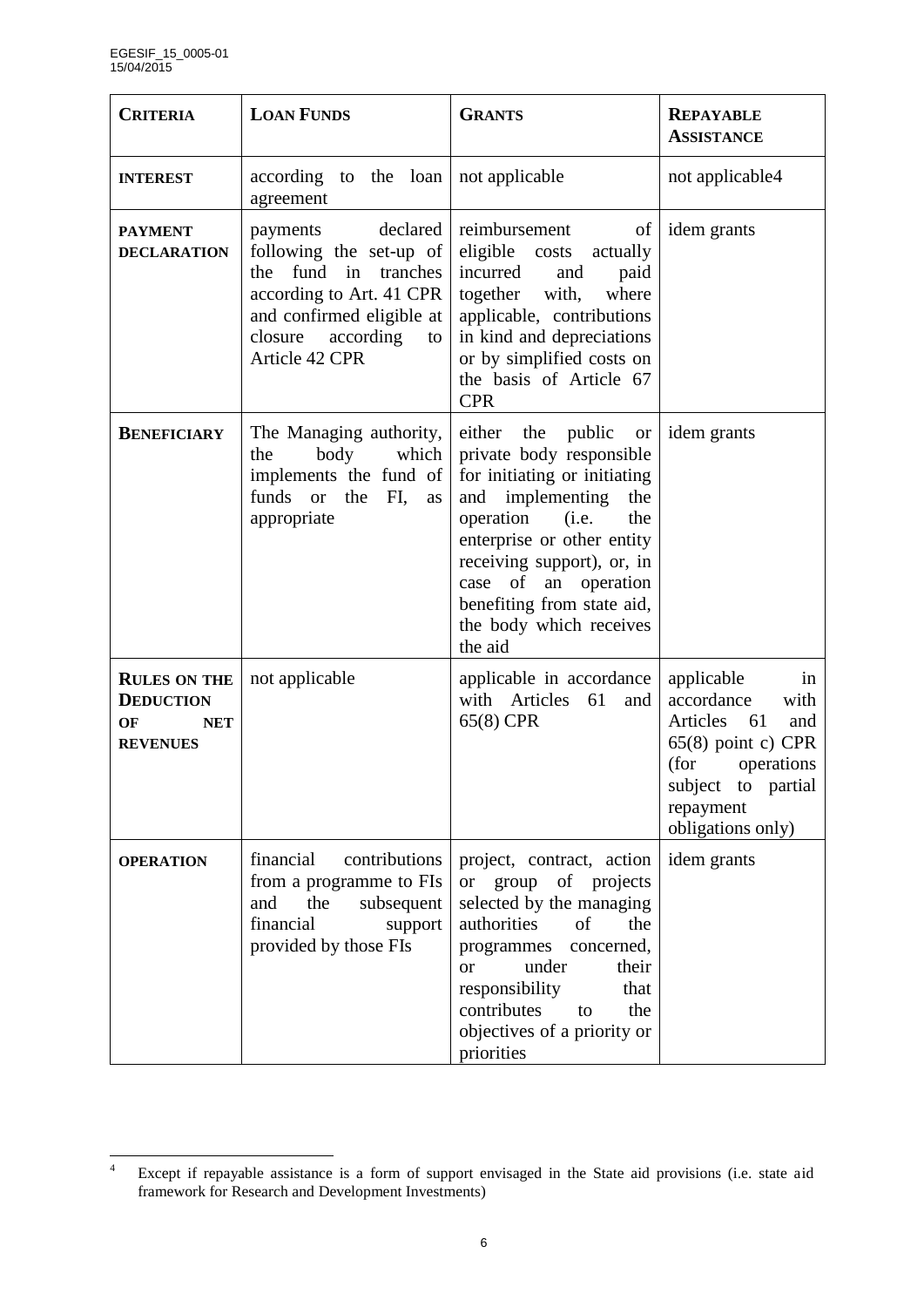#### **4. EXAMPLES**<sup>5</sup>

## **Example A**

## **Project to be supported may generate income with high improbability (e.g. obligation for repayments if a very risky project in research & development succeeds commercially).**

A public research centre develops laser technology that may be of interest for commercial companies. The technology is highly innovative and production costs and reception by the market are completely unknown. The project is compatible with applicable rules for state aid in the RTD sector.

Non–repayable support is provided under the assumption that operation will not generate profits. However, in case profits are generated, support will have to be partly/fully repaid depending on the profits generated by the operation. In case that any of the exceptions from the need to deduct revenues of Article 61(7) or (8) CPR applies, a reduction of the eligible amount by revenues assessed ex-ante is not required.

## **Example B**

**Supported project receives a full grant only if specific results are achieved that cannot be directly stimulated by the support (desired results that go beyond the project specific results but are directly linked to the project, e.g. connection rate of water and wastewater networks to marginalised communities).**

The project objective is an extension of sewerage networks of Y km which should result in X thousand new connections to households. The expected net revenues are deducted ex-ante from the project costs.

Connections to households are not part of the project as these will have to be financed by the household itself or by individual aid provided by the Municipality to certain households fulfilling poverty conditions.

Uncertainties are the number of connections to marginalised communities which need to be subsidised. Municipalities tend accordingly to avoid connections to marginalised community. However, the Managing Authority wants to stimulate them without providing direct help to these connections itself.

A grant is accordingly given on the assumption that the sewerage network will serve, out of the X thousand households, Z thousand households from marginalised communities. The physical object of the operation co-financed by support from the funds can be only the sewerage network but not the connections itself. In order to stimulate the connections financed by the Municipality to the marginalised communities, the support is provided as an assistance that is partly repayable if there are no or less connections to marginalised communities. The physical object will be co-financed by EU funding only to a maximum amount if all possible connections to marginalised communities are provided. The implementing body will reduce the amount and request a repayment if this target after implementation of the physical objective is not achieved (which requires than a higher public contribution of the Municipality to physical object of the co-financed operation, the sewerage network).

 $\overline{a}$ 

 $<sup>5</sup>$  Referring to operations A.B.C. in section 2.1</sup>